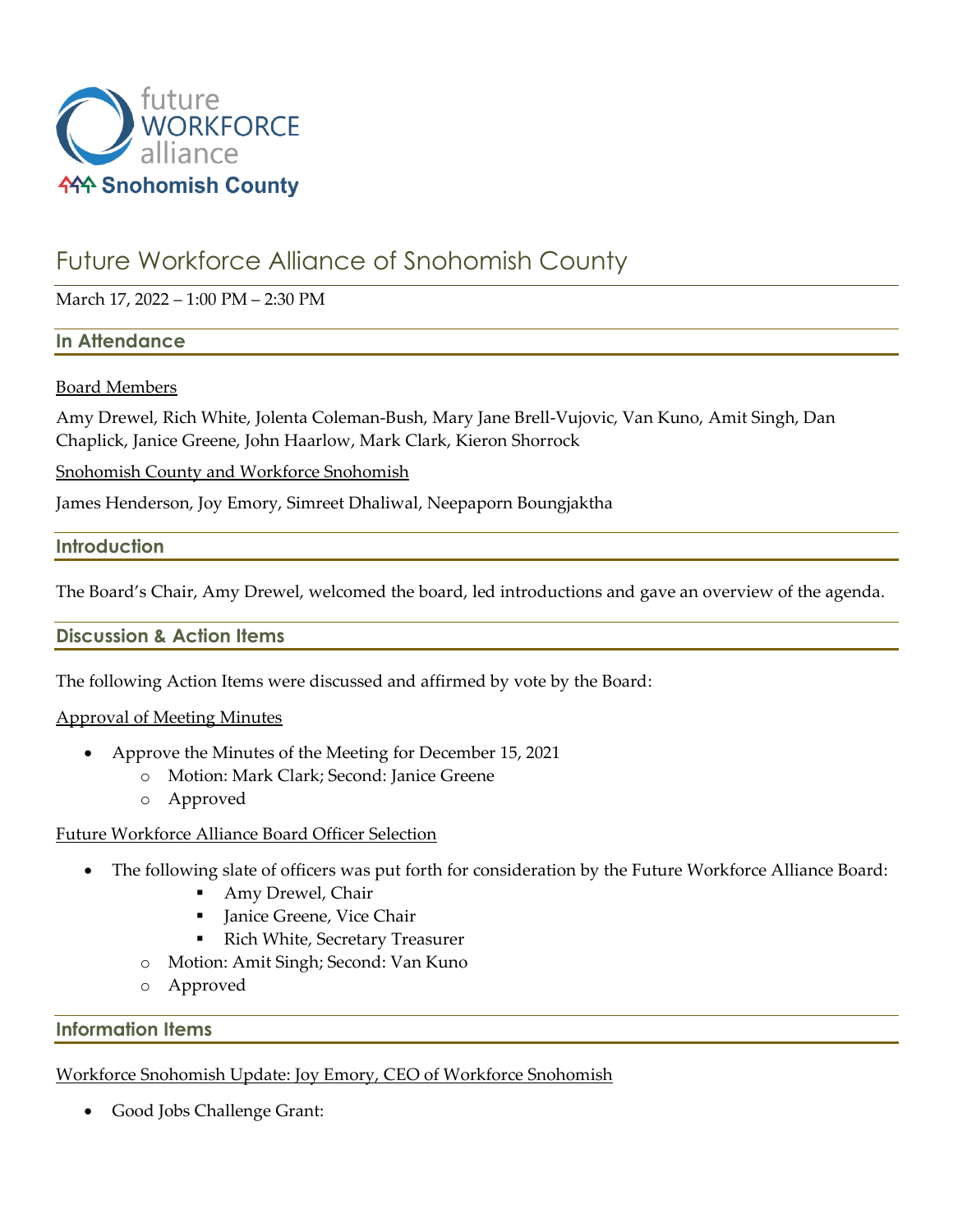- o The application has been submitted to the Economic Development Administration (EDA) and Sea-King is the applicant. The application is regional (Snohomish, King and Pierce counties) with a focus Diversity, Equity and Inclusion.
- o The grant focuses on system transformation through four sectoral strategies. Each workforce center will serve as a backbone organization to support the sector and will partner with subject matter expertise (SME) organizations. The SME organizations are:
	- SEA-King to support the healthcare sector;
	- Renton Technical College for the construction sector;
	- Life Science Washington and UW-Bothell for the life sciences sector; and
	- Washington Maritime Federation for the maritime sector.
- o Underpinning the program is a regional Business Retention and Expansion team that will focus on small businesses across the region to get their perspectives about their workforce needs.
- o The grant includes six new FTEs to support the regional workforce program and approximately \$3.9M in cash match.
- o The program goal is to serve 1,800 participants; 60% would be BIPOC populations.
- Workforce Innovation & Opportunity Act RFPs:
	- o One Stop Operator: The RFP has been released and Workforce Snohomish has received four letters of intent. The RFP closes on March 31, 2022.
	- o Adult/Dislocated Worker: The RFP will be released on March 23, 2022.
	- o Review & Scoring: A Board-led committee will be formed in late April to facilitate the scoring of both the One Stop Operator and Adult/Dislocated Worker RFPs. James will send an email to the Board requesting members to volunteer to serve on the committee.
- WorkSource Everett Relocation
	- o The process has begun to determine if the WorkSource Center in Everett should relocate to better serve its customers. The Center has been at its current location since 2000. WorkSource centers are typically on one floor, the Everett Center is on two floors. In addition, signage for the current Center is an issue and the new early learning center will prohibit some customers from using the Center's services.
		- Dr. Amit Singh: Does the One Stop Operator run the center?
			- Joy Emory: Yes, the One Stop Operator coordinates the Center as well as the other WorkSource offices in Snohomish County.
- Workforce Innovation & Opportunity Act Data
	- o Workforce Snohomish has hired an intern from Washington State University to develop dashboards to improve decision making for WIOA programs. Initially the research will focus on the Adult/Dislocated Worker program and then the Youth program. The goal for the data analysis is to develop useable data sets that align with expenditures and outcomes to improve decision making.
	- $\circ$  John Haarlow: What does the data say to you and how does this support the Future Workforce Alliance strategic plan?
		- Joy Emory: The data helps track enrollment and how to better invest in enrollments for outcomes. In addition, the data will show race and ethnicity to demonstrate diversity of enrollment. Key questions the data will support include: Who is accessing services? Are the outcomes equitably distributed? What kinds of occupation and education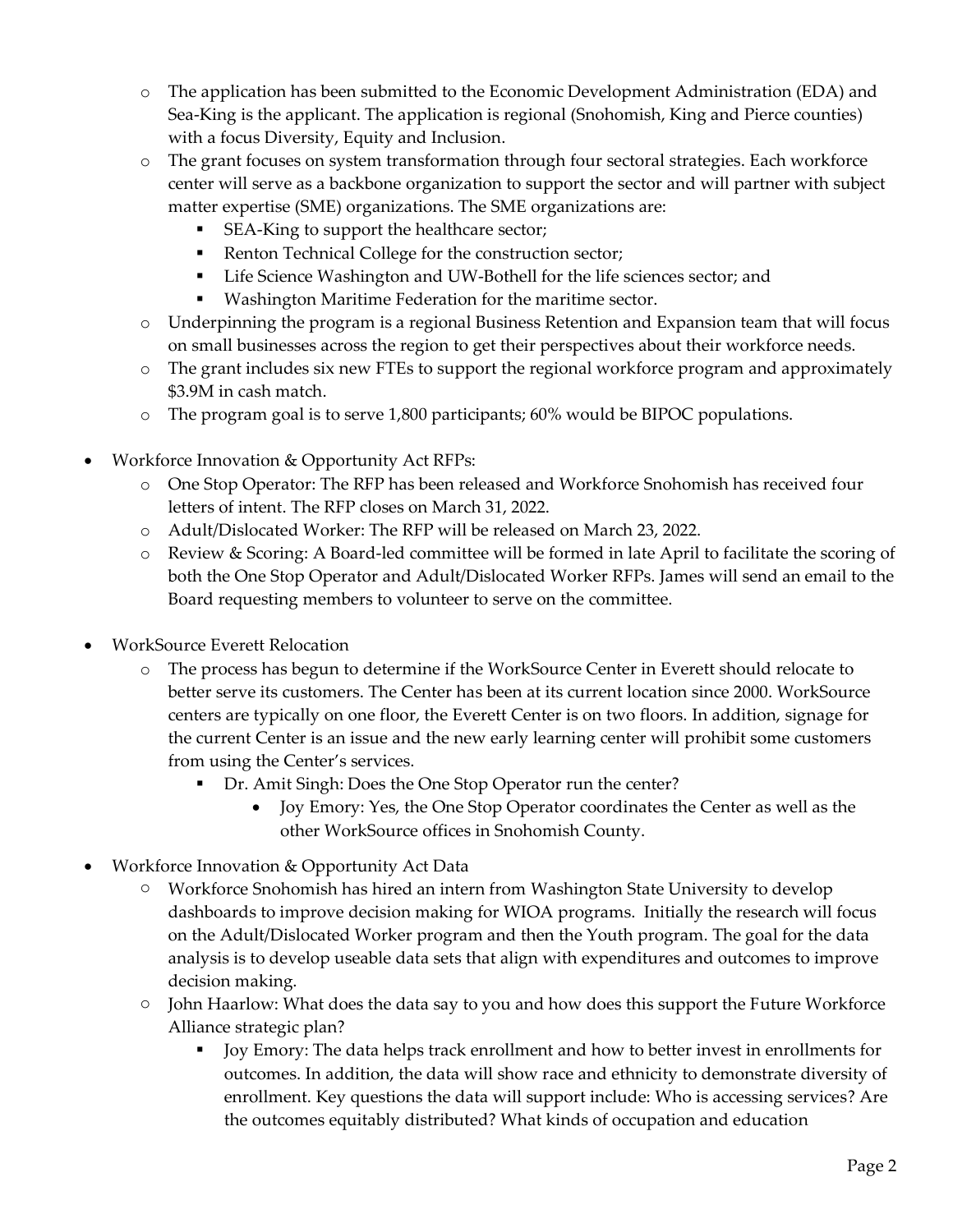backgrounds are they coming in with? What do they take away from it? What should we be advocating for to improve functionality?

- $\circ$  John Haarlow: Will this help the Future Workforce Alliance dial in the key performance indicators (KPIs) and metrics to align with the Future Workforce Alliance strategic plan and to support your KPIs?
	- Joy Emory: Yes, Workforce Snohomish will have more real-time data to enhance this. We plan to layer finance data to better understand KPIs. Additional key questions the data analysis will help answer is: Who is using services and are their gaps that correlate to county demographics? Where is the need? Where is the unmet need? Understanding the data will help and spur questions to move our programs iteratively over time to better serve the community. Our college partner have made investments to improve their data collection and their work has strong parallels with workforce.
- o John Haarlow: Data as a basis for continuous improvement is good data analytics. Glad to see this is happening.
	- Joy Emory: The Washington State system is slated to be replaced and I am on the steering committee overseeing that project. It is currently on a three-year timeline.
- o Mary Jane Brell-Vujovic: Will there be something in the dashboard that supports negotiated federal standards?
	- Joy Emory: Yes, that will be a part of the dashboard.
- o Mary Jane Brell-Vujovic: With the enrollment numbers dropping from urban centers, it seems that broadband is not the only issue. This makes the future site of the Everett center important.
	- Joy Emory: Most likely a blended (hybrid and in-person) approach will be needed to access services at WorkSource. The dashboard will be available to the public by the end of 2022.

## Future Workforce Alliance Updates: James Henderson, Snohomish County

- Employment Security Department Monitoring for PY21
	- The Future Workforce Alliance and Workforce Snohomish were monitored by the Employment Security Department (ESD) at the end of January 2022. Overall, the monitoring went well. There were no findings or disallowed costs. ESD complimented the Future Workforce Alliance and Workforce Snohomish on the significant work that has been done to date to support the workforce system in Snohomish County.
	- $\circ$  ESD will issue a management letter that articulates the results of the PY21 monitoring assessment.
- Workforce Strategic Plan Implementation Proposal
	- o An ad-hoc working group was established to develop an implementation plan to the Future Workforce Alliance. The working group included Janice Greene, Rich White, Joy Emory, Angie Sievers, and Garry Clark.
		- **•** The working group developing principles and outcomes to support the implementation of the strategic plan and proposed four main elements to support implementation:
			- A Snohomish County workforce summit
			- Workforce system branding and outreach
			- Scorecard and metrics
			- Project modeling